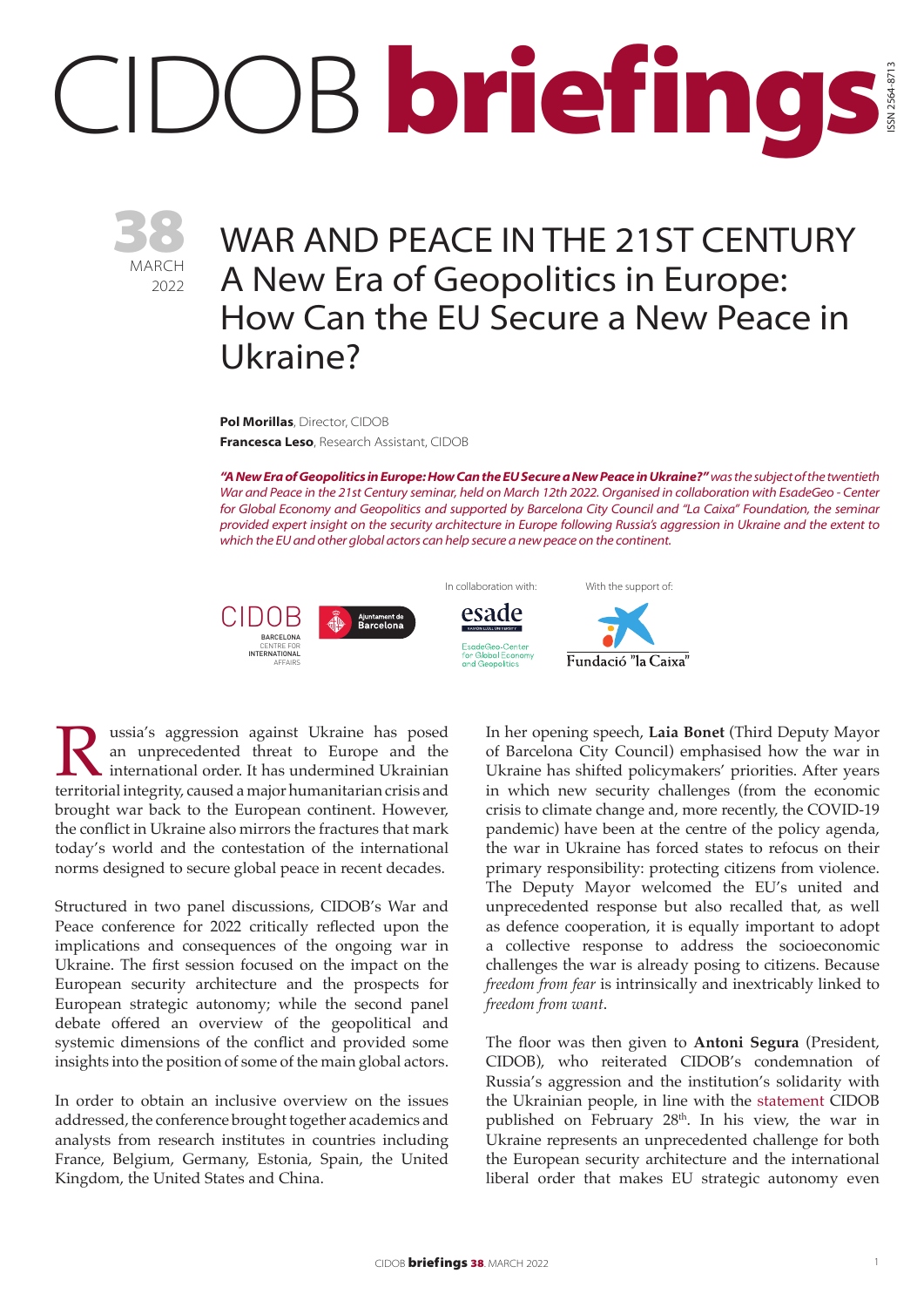more imperative. **Javier Solana** (President, ESADEGeo and Honorary President, CIDOB) echoed Segura's words, emphasising how a war on the European continent is an event of exceptional gravity that caught many off guard. Preparing the ground for the panel discussions, Solana said that we should look back to the 2004 Ukrainian elections – won by the pro-Western candidate, Viktor Yushchenko, ahead of the pro-Russian Viktor Yanukovych – and the 2014 Euromaidan protests in order to fully grasp the roots of the struggle over Ukraine's future.

The first panel discussion, chaired and moderated by **Anna Bosch** (Foreign Affairs Correspondent, TVE), reflected upon the implications of the war in Ukraine for Europe and the prospects of European strategic autonomy.

According to **François Heisbourg** (Special Adviser, Foundation pour la Recherche Stratégique), the war in Ukraine represents a strategic turning point for Europe that is no less significant than the end of the Second World War in the 1940s or of the Cold War in the 1990s. The magnitude of the crisis makes it necessary for Europeans Besides the strong impact on the European security architecture, the war in Ukraine is also having significant economic repercussions, which **André Sapir** (Senior Fellow, Bruegel) addressed in detail. When it comes to trade, Sapir believes that the war is unlikely to have a huge impact on global value chains but will certainly affect sectors like energy and, as a consequence, regions like Europe that are heavily reliant on Russian gas. European states' attempts to cut gas imports from Moscow and diversify energy sources will provide Europe with greater autonomy. However, this will not result in a price reduction, as liquified gas remains much more expensive than pipeline. Rising inflation and the uncertainly surrounding the war's developments are thus likely to pose a tricky challenge for European monetary and fiscal institutions, which will have to find a way to prevent Europe lapsing into stagflation. Along with defence, Sapir sees energy security as another public good on which the EU needs to develop a common long-term strategy and achieve a greater degree of autonomy. Measures like the common debt instruments adopted to counteract the economic

## Europe needs to reflect critically on the capabilities it will require in order to be able to formulate its own policies in the light of deteriorating geopolitical conditions

to reconsider existing institutions, frameworks and setups. The events have made the concept of strategic autonomy, often framed in recent years in terms of an EU–NATO dichotomy, appear somewhat outdated. What matters now is to invest more in defence. NATO and the United States are essential to providing strong (nuclear) deterrence. However, the uncertainty surrounding the future of Washington's foreign policy requires a more proactive Europe. In Heisbourg's view, greater investment in defence is a win–win solution for Europeans that will prove wise if NATO and the United States remain involved in European security and vital if they do not.

**Jeremy Shapiro** (Research Director, European Council on Foreign Relations) agreed with this argument. Europe needs to reflect critically on the capabilities it will require in order to be able to formulate its own policies in the light of deteriorating geopolitical conditions. In particular, European states should focus on those capabilities – such as intelligence, surveillance, readiness and preparedness and mobility – where they clearly fall short. Despite Russia's aggression against Ukraine, East Asia is likely to remain the United States' top foreign policy priority and Washington will thus keep asking Europe to take increasing responsibility for the security of its continent.

impact of the COVID-19 pandemic should therefore be considered for tackling the challenges emerging in the energy/climate field.

While traditionally associated with defence, the concept of strategic autonomy actually encompasses a much broader set of policies. The war in Ukraine has clearly shown that energy is an area where the EU would highly benefit from greater autonomy. However, according to **François Heisbourg**, another field should also be at the centre of the long-term EU strategic autonomy agenda: technology. The United States – the leader in the field – and the European Union, with its ability to set global standards, should work together in order to jointly counter growing Chinese power. Because if, in strategic terms, Russia is today's weather, China is climate change.

Digital transformation plays a major role in the contemporary world and is expected to have important repercussions on future power distribution dynamics. The current technological revolution has profoundly transformed modern warfare and, in turn, influenced strategic decision-making in foreign and defence policy. Nonetheless, what has puzzled many is that the current war in Ukraine seems to be very "old-fashioned". **Heli Tiirmaa-Klaar** (Director of Digital Society Institute, European School of Management and Technology of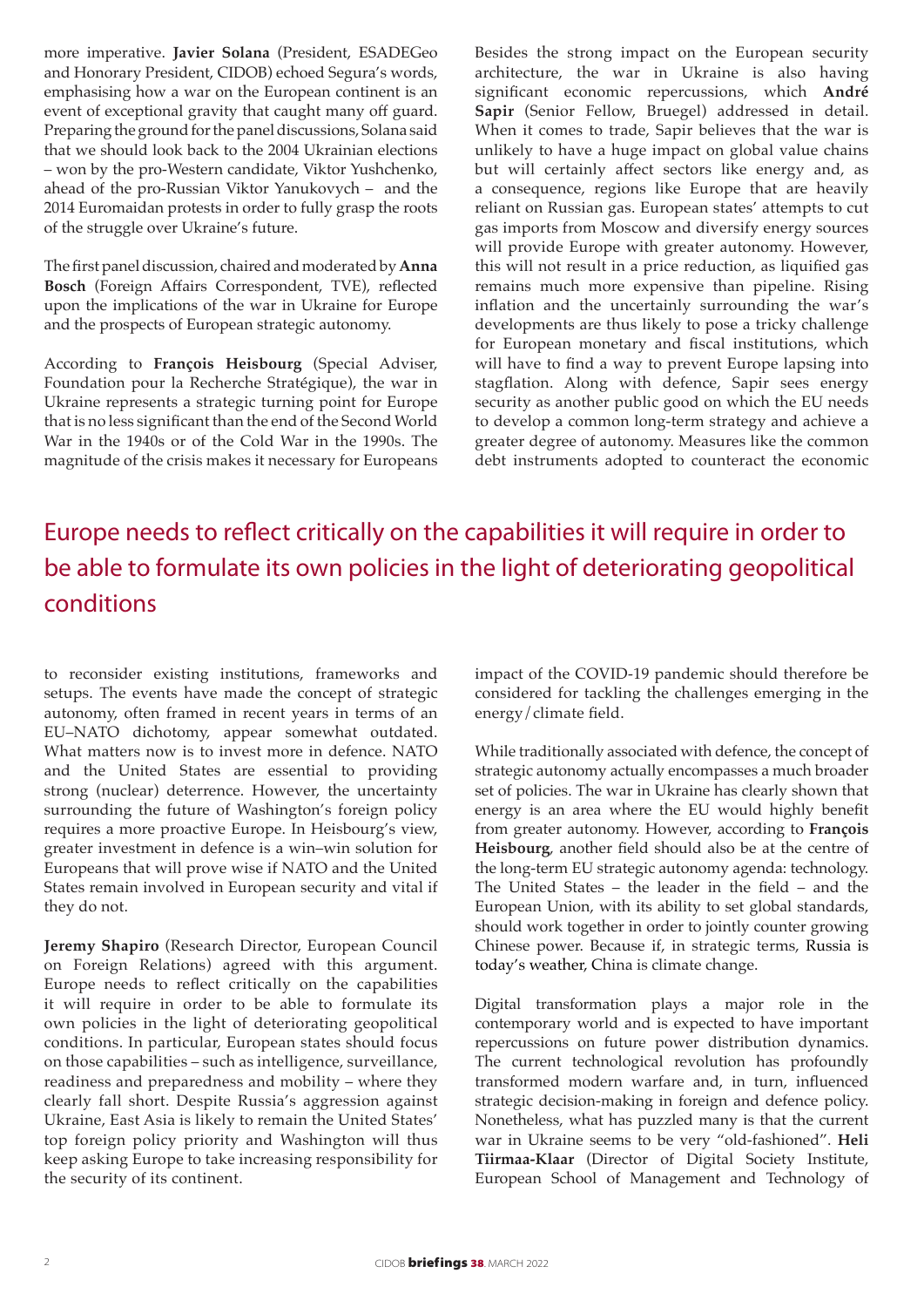Berlin) confirmed that cyber-attacks have not played a major role in Ukraine thus far, and advanced some potential explanations: little coordination between Russian intelligence services and military forces, sound preparedness on the Ukrainian side, and the fact that preplanned conventional attacks on critical infrastructure simply make cyber-attacks pointless. Nonetheless, Tiirmaa-Klaar highlighted the ways Russia has been using cyber capabilities in its information warfare. Domestically, it has targeted its population with strong pro-war propaganda, while internationally it has sought to interfere in foreign elections and affairs on several occasions over the years.

Tiirmaa-Klaar actually affirmed that, within the cyber domain, a "new Cold War" began a decade ago. However, **François Heisbourg** did not fully agree with this interpretation of the current landscape, stressing that what we are witnessing is not a cold but a real war. Unlike the Soviet Union, which had a clear interest in preserving the empire it had created over the years, modern Russia is a revisionist power that is seeking to change the current status quo.

Putin decided to change the rules of the game and to resort to hard military power. However, Makarychev believes that Russia will pay a high price for its adventurism in Ukraine. Not only in economic, financial and technological terms, but also because of the long-term implications of greater reliance on China.

An overview of the role and position of Beijing was provided by **Lanxin Xiang** (Director, Institute of Security Policy of Shanghai). Xiang argued that China has a fundamental interest in a prompt resolution of the war in Ukraine and speculated that, given the good relations it has developed with both parties, Beijing could also be a good candidate for the role of mediator. Yet, the definition of what is happening in Ukraine opened up a lively discussion. While moderator **Judy Dempsey** and the other panellists referred to it as an "invasion", Xiang claimed that the Chinese would define it as a "badly managed international relationship that ended up in a humanitarian crisis". Xiang also clarified that, from a Chinese point of view, what is happening in Ukraine is not very dissimilar from what occurred in Vietnam or, more

## The war in Ukraine is both a conflict with case-specific features and dynamics and a reflection of the broader divisions and fractures that mark the current international order

The second panel, chaired by **Judy Dempsey** (Senior Fellow, Carnegie Europe), focused on the geopolitical and systemic dimensions of the conflict in Ukraine and offered an overview of the position of some of the major global players.

In his speech, **John Ikenberry** (Albert G. Milbank Professor of Politics and International Affairs, Princeton University) argued that the Ukrainian crisis is a proxy for a more fundamental struggle between two models of world order. On the one hand, the Western liberal model, based on multilateralism and democracy and anchored in institutions like the EU and NATO. On the other hand, the order that Russia is attempting to create and which would instead build on autocratic governance at home and spheres of influence abroad. In Ikenberry's view, what we are witnessing in Ukraine is an autocratic state that does not accept the independence of a neighbour democracy and its closeness to the West out of fear of the potential consequences for its own system of government.

Exploring in greater detail the causes of Moscow's action, **Andrey Makarychev** (Professor of Government and Politics, University of Tartu) argued that the underlying reason for the military intervention in Ukraine lies in the fact that Russia is very weak where Europe is strong: normative power. Unable to compete on this playing field,

recently, in Iraq, and that China's guiding foreign policy is driven by the principles of sovereignty and territorial integrity. The role of NATO was also the subject of dispute. **Lanxin Xiang** asserted that the Atlantic Alliance's eastward expansion had certainly played a major role in the Ukrainian crisis. China, he affirmed, is not interested in alliances like NATO, including with Russia, because of a certain scepticism about military compromises and obligations. While recognising that in analytical terms it is possible to affirm that NATO's expansion has unsettled Russia's attitude toward the West, **Leslie Vinjamuri** defended NATO's open-door policy, arguing that access to an alliance that offers restraint and protection cannot be denied to people. **Andrey Makarychev**, meanwhile, recalled that NATO's enlargement was not the result of the imperialism of its member states but of the free choice of the countries involved.

The different views that emerged during the panel discussion mirror the divisions we are witnessing in global affairs. In this regard, **Leslie Vinjamuri** (Director of the US and Americans Programme, Chatham House) noted that, regardless of whether this newly rediscovered Western unity holds, the broader international community remains very divided. This was evident at UNGA vote on the resolution demanding the immediate withdrawal of Russia military forces from Ukraine on March 2nd 2022. Although the text